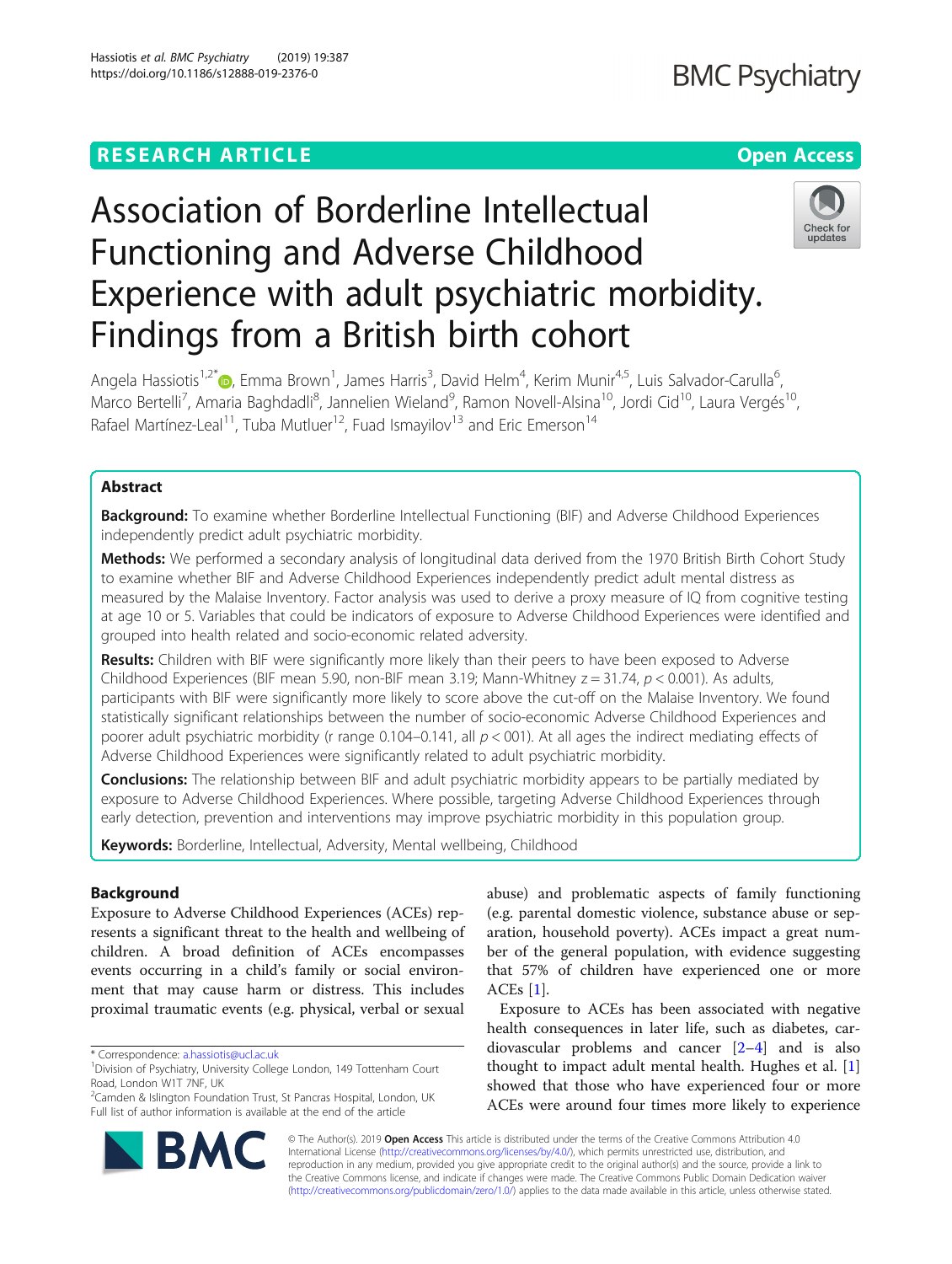adult mental distress. Those who have experienced ACEs have increased rates of psychiatric disorders, including depression, anxiety, Post Traumatic Stress Disorder (PTSD), schizophrenia, substance dependence, self-harm and suicide attempts [[5](#page-7-0)–[7](#page-7-0)]. This relationship has been replicated across high, middle and low income countries around the world [[8\]](#page-7-0). More specifically, there is strong evidence indicating a link between low socioeconomic status in childhood and adult mental health, with the type and duration of socioeconomic adversity in childhood predicting the onset, duration and severity of adult mental health disorders [[8](#page-7-0)–[10\]](#page-7-0).

Research has shown that children with intellectual impairments are at greater risk of being exposed to ACEs compared with their peers. Children with intellectual disability are between three and seven times more likely to experience neglect, physical, emotional and sexual abuse and experience a broader range of ACEs compared to other children  $[11–13]$  $[11–13]$  $[11–13]$ . They also have higher rates of mental health problems across the lifespan [[14](#page-7-0)– [17\]](#page-7-0).

People labelled with Borderline intellectual functioning (BIF) typically score lower on tests of intellectual ability and other indices of cognitive functioning than the general population, but not to the extent to be defined as an intellectual disability. BIF does not present with a specific symptom or set of symptoms but as a continuum of risk across the lifespan. The closer the proximity to Intellectual Disability, or greater the degree of cognitive and adaptive impairments, the higher the likelihood of associated risks that need to be monitored throughout development in order to encourage better coping strategies and healthy behaviours.

When considering Intelligence Quotient (IQ), BIF is commonly defined as between one and two standard deviations below the mean on standardised tests of intelligence, (IQ range 70–85). Therefore, according to the normally distributed curve of IQ, the range spans the 2nd to the 16th percentile, including 14% of the population [[18](#page-7-0)]. It is not clear whether BIF should be regarded as a risk factor, as a dimensional health condition or as a category within the developmental disorders. BIF was not included in DSM-5 [[19\]](#page-7-0) as a neurodevelopmental disorder (F code) diagnosis but it is listed in both DSM-5 and the US ICD-10-CM [[20\]](#page-7-0) among "Other Conditions That May Be a Focus of Clinical Attention" (R41.83).

Policy changes and societal attitudes towards those with intellectual impairments have contributed to lack of awareness and neglect of people with BIF. It often goes unrecognised by health or social care professionals, who do not receive routine training in the identification of BIF or in adapting interventions to address their cognitive needs, resulting in inappropriate or lack of formal support [[21,](#page-7-0) [22\]](#page-7-0). The lack of attention given to BIF persists not only through professional services but through research, with comparatively little interest in investigating this group [\[23](#page-7-0)].

Despite the lack of clarity around definition and recognition, individuals with BIF as a group are particularly at risk. The literature shows that adults with BIF have higher rates of incarceration, job insecurity, drug use and poor social functioning and are over twice as likely to have a psychiatric diagnosis as people with an average or above IQ [[24](#page-7-0)–[26\]](#page-7-0). This association has been found for depression, anxiety disorders, post-traumatic stress disorder, psychosis, substance abuse, personality disorders, self reported suicide attempts and neurodevelopmental disorders [\[27](#page-7-0)–[33\]](#page-7-0).

There is indication that those with BIF are also at greater risk of early life stressors. Children with BIF are more likely to experience bullying, poor parenting, poverty, material hardship and parental unemployment than typically developing children [\[34](#page-7-0)–[37\]](#page-7-0). Interestingly, Emerson et al. [\[37](#page-7-0)] replicated findings that children with BIF had an increased risk of mental health problems, but found that when the confounding effect of exposure to socio-economic disadvantage was controlled for, the higher prevalence of mental health problems was greatly reduced. This prompts questions regarding the mediating effect that childhood experiences may have on the mental health of adults with BIF.

Most published studies of the impact of ACE on children or adults use cross-sectional samples. In the current paper we used a longitudinal cohort from the UK to investigate 1) the association between BIF and adult psychiatric morbidity; 2) the association between BIF and exposure to ACEs; 3) the extent to which exposure to ACEs moderates and/or mediates the association between BIF and adult psychiatric morbidity. We hypothesised that children with BIF would have greater exposure to ACEs than their typically developing peers, and that this exposure to ACEs would partially mediate the higher rates of adult psychiatric morbidity.

# Method

The study is based on a secondary analysis of data from six waves of the 1970 British Cohort Study (BCS70). BCS70 is following up over 17,000 children born during one week in the UK in 1970, with data collected soon after birth (first wave) [\[38](#page-7-0), [39\]](#page-7-0) . Since then, additional waves have taken place in at age 5 ( $n = 12,939$ ), 10 ( $n =$ 14,350), 16 ( $n = 11,206$ ), 26 ( $n = 8654$ ), 30 ( $n = 10,833$ ), 34 ( $n = 9316$ ), 38 ( $n = 8874$ ) and 42 ( $n = 9717$ ) years [[40](#page-7-0)– [42\]](#page-7-0). The surveys cover health status; health behaviours; wellbeing; educational attainment; employment and occupation; financial status; social and civic participation; social support; family formation and crime. Anonymised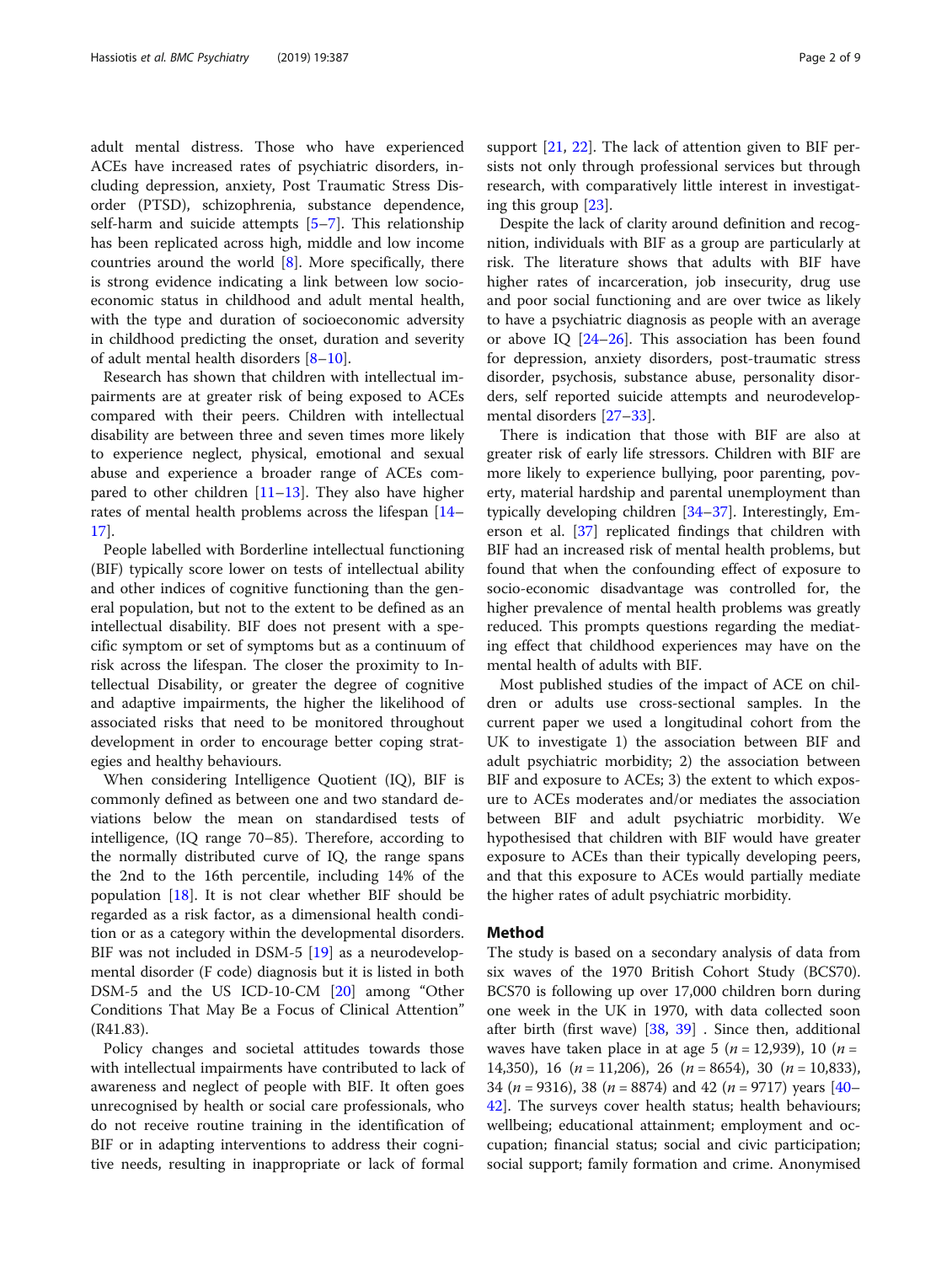data from ages 5, 10, 26, 30, 34 and 42 follow-up surveys were downloaded from the UK Data Service for this study [[43](#page-8-0)–[48](#page-8-0)].

# Identifying participants with borderline intellectual functioning

While BCS70 includes measures of child cognitive functioning at ages 5 and 10 [\[49](#page-8-0)], these were not validated IQ tests but instead, a range of brief tests drawn from existing IQ tests were administered, or tests of assessed attainment that is likely to be related to IQ. In this study, we have followed established procedures in deriving a proxy [[49](#page-8-0)–[51\]](#page-8-0).

At age 10, eight tests were administered: the Shortened Edinburgh Reading Test [\[52\]](#page-8-0); the Friendly Maths Test [[49\]](#page-8-0); the Pictorial Language Comprehension Test [\[49](#page-8-0)]; the Spelling Dictation task [[49](#page-8-0)]; and four subscales of the British Ability Scales, Word Definitions, Word Similarities, Recall of Digits and Matrices [\[53](#page-8-0)]. In total, 12, 885 (87%) of children participating at age 10 completed at least one assessment; 11,134 (75%) children completed all assessments [\[49\]](#page-8-0).

Cognitive test results at age 5 were available for an additional 2568 children who, however, did not have test results reported at age 10. At age 5, the children were administered: the Copying Designs Test [[54](#page-8-0)]; the English Picture Vocabulary Test [[55](#page-8-0)]; the Human Figure Drawing (Draw-a-Person) Test [[56](#page-8-0)]; the Complete a Profile Test [[57\]](#page-8-0); and the Schonell Reading Test [[58\]](#page-8-0). In total, 13,059 (99%) of all children participating in the age 5 survey completed at least one assessment and 11,254 (86%) children completed all assessments [\[49\]](#page-8-0).

# Childhood adversities

Data collected at age 5 and age 10 follow-ups were reviewed to identify variables that indicated exposure to low socio-economic position and specific adverse childhood experiences as included in a recent systematic review [[1\]](#page-7-0). We identified 25 variables (13 at age 10, 12 at age 5). Of these, 19 were based on 11 indicators of social and/or material deprivation (living in a poor area, living in damp housing, living in overcrowded housing, living in rented housing, low parental educational attainment, low social class, low household assets, low income, living in a workless household, living in a single parent family, potential maternal psychiatric morbidity). All but three of these (living in damp housing, living in overcrowded housing, low income) were collected at ages 5 and 10. The remaining six indicators related to three healthrelated adversities (accident requiring medical treatment, hospital out-patient attendance at ages, hospital inpatient admission) each collected at ages 5 and 10. Initial inspection of these data indicated that the indicators based on social and/or material deprivation performed well as a simple additive scale (alpha = 0.80), but inclusion of the indicators based on health-related adversities significantly reduced the scale's internal consistency. As a result, we created a separate additive scale for health related adversities (alpha = 0.53).

# Adult psychiatric morbidity

At ages 26 and 30 the 24-item self-completed Malaise Inventory was used to measure levels of anxiety and/or depression, with potential adult psychiatric morbidity being identified by a score of eight or more [[59\]](#page-8-0). At ages 34 and 42 an abbreviated 9-item version of the Malaise Inventory was used, with a potential mental health problem being identified by a score of four or more.

# Statistical analysis

In order to maximise use of participants' data and to reduce potential bias resulting from exclusion of partial non-respondents, missing cognitive test data for partial respondents were imputed using multiple imputation routines in IBM SPSS 22. Five parallel data sets were imputed and then averaged to create the final imputed data.

Principal components analysis was used to establish the presence of a general cognitive ability factor across tests and standardised scores on the first component were extracted as a proxy indicator for IQ [\[49](#page-8-0)–[51\]](#page-8-0). At age 10, the first extracted component accounted for 59% of the variance of initial eigenvalues with all tests loading positively on the component (loading range 0.55–0.88). For the respondents with missing data on cognitive testing at age 5 we followed the procedures outlined above to: (1) impute partially missing cognitive test results; (2) establish the presence of a general cognitive ability factor across tests  $(g)$ ; (3) use standardised scores on  $g$  as an indicator of IQ at age 5. At age 5, the first extracted component accounted for 41% of the variance of initial eigenvalues with all tests loading positively on the component (loading range 0.47–0.76).

Exploratory analyses indicated significantly higher attrition rates among participants with BIF than those without BIF. We addressed attrition by imputing missing data (arising from either wave or item non-response) as previous analyses of BCS70 had indicated that imputation models were preferable to the use of sample weights [\[60](#page-8-0)]. We used sex, BIF status, child behaviour problems at ages 5 and 10 and available responses to the Malaise Inventory at ages 26, 30, 34 and 42 to impute missing adult mental health data.

Firstly, we used simple descriptive statistics to characterise the associations between: (1) BIF and exposure to childhood adversities; and (2) exposure to childhood adversities and adult mental health.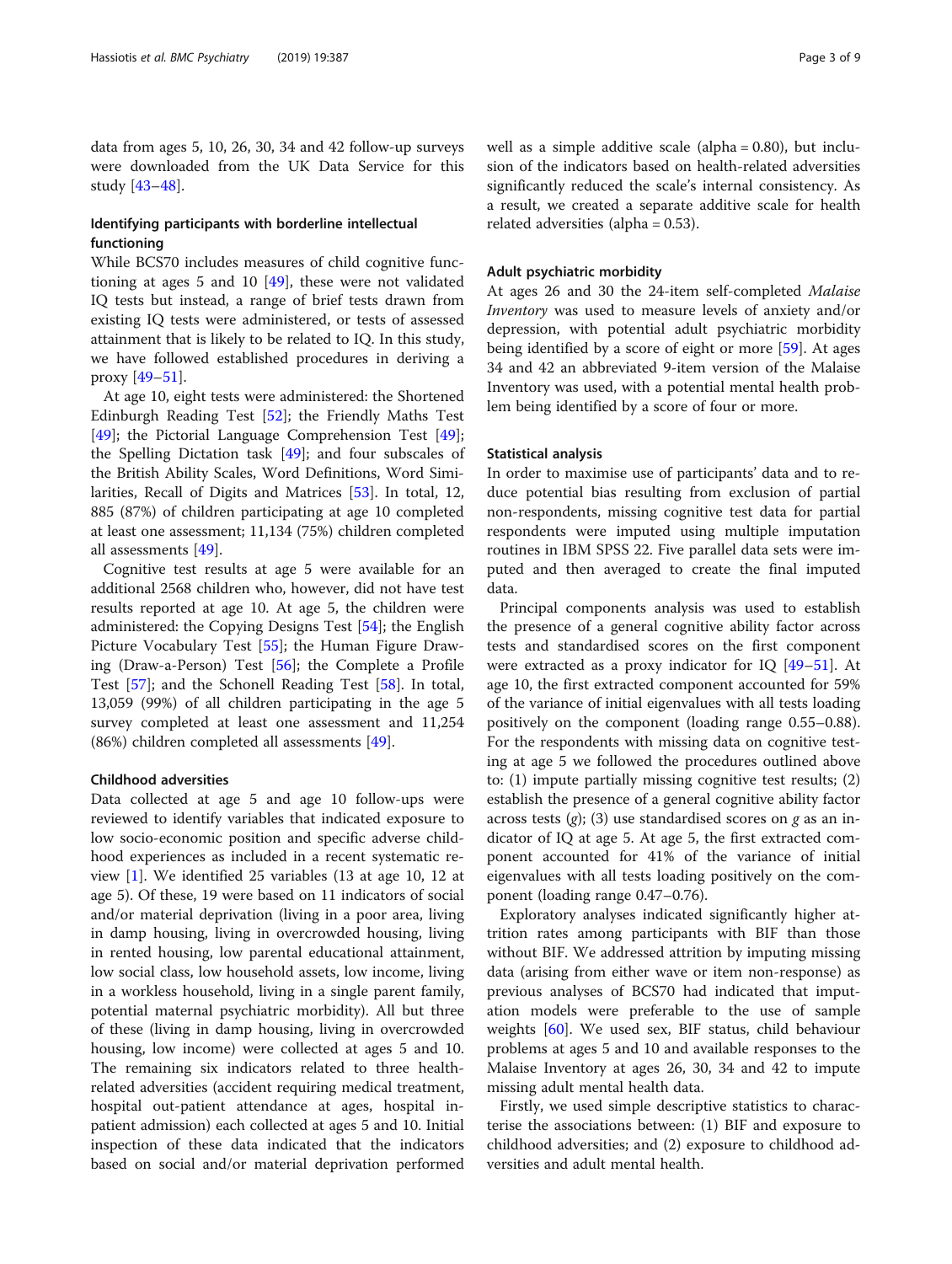Second, we estimated the strength of association between BIF and adult mental health in four models. In Model 1 we reported unadjusted prevalence rate ratios (with 95% confidence intervals) for adult mental health problems among participants with BIF (participants without BIF being the reference group). In Model 2 we estimated prevalence rate ratios for adult mental health problems among participants with BIF adjusted for between group differences in participant gender as initial exploratory analysis indicated that BIF was more common among males (14.3% vs. 12.9%). In Model 3 we estimated prevalence rate ratios for adult mental health problems among participants with BIF adjusted for between group differences in participant gender and exposure to childhood adversities. For these analyses we recoded the number of adversities into population-based quintiles. In Model 4, we included BIF\*childhood adversities interaction terms into the model to estimate whether BIF status moderated the association between exposure to childhood adversities and adult mental health problems. Prevalence rate ratios were estimated using Poisson regression with robust standard errors [[61,](#page-8-0) [62](#page-8-0)] using fully imputed datasets and datasets in which missing data on adult mental health outcomes were not imputed. We primarily report analyses using fully imputed datasets, with comments on any notable variation between analyses conducted with the imputed and non-imputed data.

# Results

Of the 15,453 participants, 426 (2.8%) were functioning in the IQ range associated with intellectual disability (IQ

70 or below), 2108 (13.6%) were functioning in the BIF range (IQ range 71–85) and 12,919 (83.6%) were functioning in a higher IQ range (IQ 86+).

Children with BIF were significantly more likely than their peers to have experienced childhood adversities related to social and/or material deprivation (number of adversities: BIF mean 5.90 median 6; non-BIF mean 3.19 median 2, Mann-Whitney  $z = 31.74$ ,  $p < 0.001$ ) and childhood adversities related to health events (number of adversities: BIF mean 2.45 median 2, non-BIF mean 2.15 median 2, Mann-Whitney  $z = 7.14$ ,  $p < 0.001$ ). The proportional frequency distribution of exposure to adversities related to social and/or material deprivation is shown in Fig. 1.

At all adult ages there were statistically significant relationships between the number of socio-economic adversities exposed to in childhood and higher Malaise Inventory scores for participants with BIF (Spearman's r range 0.09–0.14, all  $p < 0.001$ ) and without BIF (Spearman's r range  $0.08-0.12$ , all  $p < 0.001$ ). Example data are provided in Fig. [2](#page-4-0). For participants with BIF there were no statistically significant relationships between the number of health adversities in childhood and higher adult Malaise Inventory scores at any age. For participants without BIF only at age 34 was there a statistically significant relationships between the number of health adversities in childhood and higher adult Malaise Inventory scores ( $r = 0.02$ ,  $p < 0.05$ ).

Unadjusted prevalence rates and unadjusted and adjusted prevalence rate ratios are presented in Table [1](#page-4-0) for fully imputed data and in Table [2](#page-5-0) for data in which only the predictor variables were imputed. In the fully

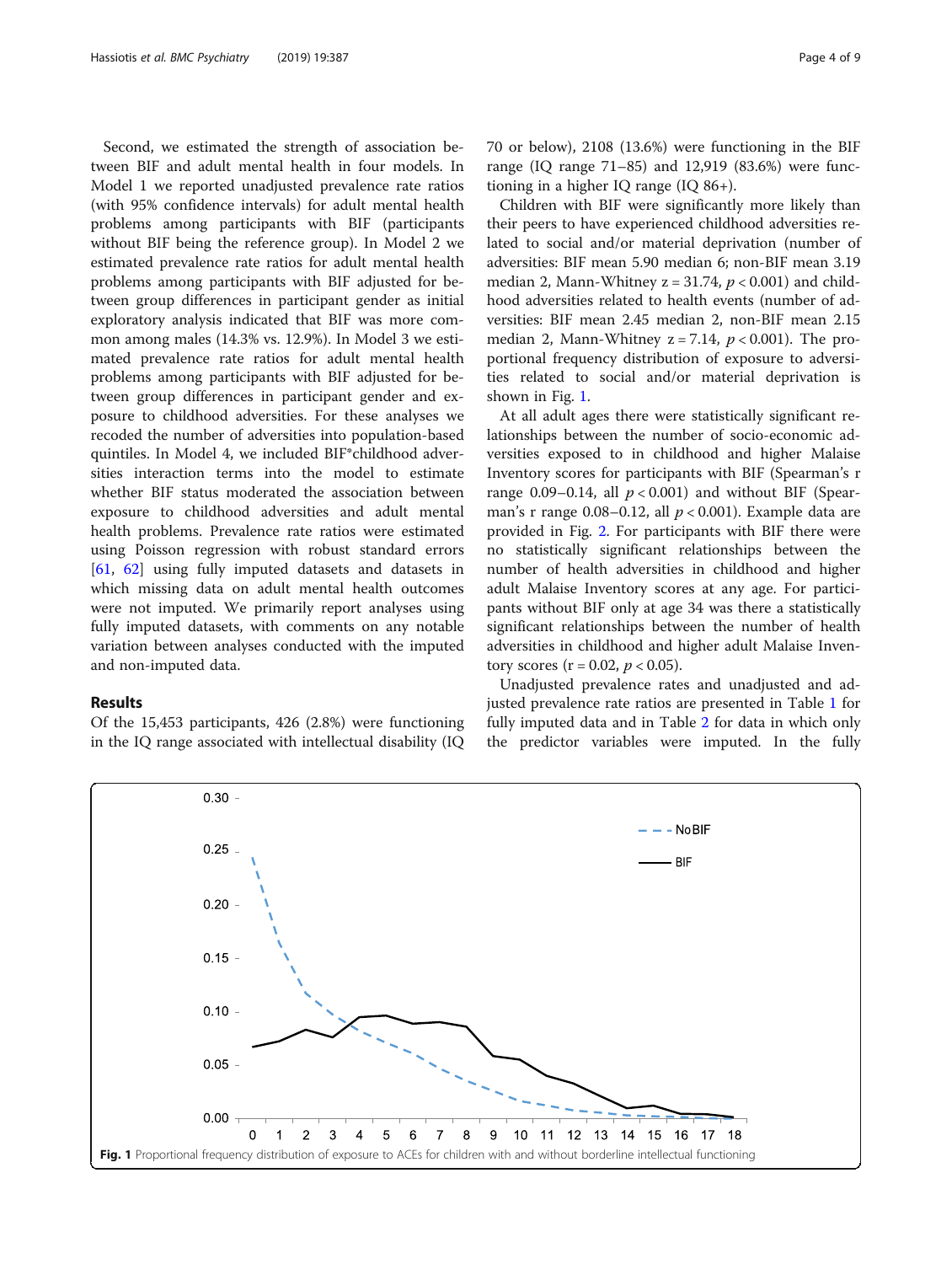<span id="page-4-0"></span>

imputed data there were highly significant differences in unadjusted prevalence rate ratios for possible adult psychiatric morbidity between participants with and without BIF at all ages. Adjusting these ratios for between-group differences in gender (Model 2) marginally increased the prevalence rate ratios at all ages. Further adjusting these ratios for between-group differences in exposure to childhood adversities (Model 3) significantly reduced the prevalence rate ratios at all ages. The percentage reduction in risk evident for possible adult psychiatric morbidity among participants with BIF in Model 3 raged from 51% at age 26 to 24% at age 42. Risk attenuation in Model 3 reflected the increased risk of participants with BIF being exposed to childhood adversities associated

with material and/or social deprivation. Exposure to health-related adversities did not significantly contribute to Model 3 results at any age. Assuming Type 1 and Type 2 error rates of 0.05, the sample size of participants with BIF is greater than needed to detect a correlation coefficient greater than 0.08 and the sample size of participants without BIF is greater than needed to detect a correlation coefficient greater than 0.04. There was no evidence of effect modification of exposure to childhood adversities associated with material and/or social deprivation by BIF status at any age.

Analyses which did not involve the imputation of dependent variables showed a very similar pattern (Table [2](#page-5-0)). The key differences are: (1) notable lower

Table 1 Prevalence and prevalence rate ratios of potential mental health problems. in adulthood by borderline intellectual functioning status and age (fully imputed data).

|                                                                                                                    | Age 26        | Age 30        | Age 34        | Age 42        |
|--------------------------------------------------------------------------------------------------------------------|---------------|---------------|---------------|---------------|
| Borderline intellectual functioning prevalence (with 95% CI)                                                       | 20.7% (17.1-  | 20.8% (17.2-  | 23.5% (19.7-  | 26.2% (22.2-  |
|                                                                                                                    | 24.8%)        | 24.9%)        | 27.8%)        | 30.6%)        |
| Higher estimated IQ prevalence (with 95% CI)                                                                       | 12.9% (12.3-  | 11.5% (11.0-  | 15.0% (14.4-  | 18.2% (17.5-  |
|                                                                                                                    | 13.5%)        | 12.1%)        | 15.6%)        | 18.9%)        |
| Model 1: Unadjusted prevalence rate ratio (with 95% CI)                                                            | $1.60(1.45 -$ | $1.81(1.64 -$ | $1.57(1.44 -$ | $1.45(1.33 -$ |
|                                                                                                                    | 1.76)         | 1.99)         | 1.71)         | 1.56)         |
| $P$ value                                                                                                          | < 0.001       | < 0.001       | < 0.001       | < 0.001       |
| Model 2: Prevalence rate ratio adjusted for participant gender                                                     | $1.63(1.48 -$ | $1.83(1.67 -$ | $1.64(1.50 -$ | $1.46(1.35 -$ |
|                                                                                                                    | 1.79)         | 2.02)         | 1.78)         | 1.58)         |
| P value                                                                                                            | < 0.001       | < 0.001       | < 0.001       | < 0.001       |
| Model 3: Prevalence rate ratio adjusted for participant gender and exposure to                                     | $1.31(1.19-$  | $1.53(1.38 -$ | $1.35(1.23 -$ | $1.35(1.25 -$ |
| childhood adversities                                                                                              | 1.45)         | 1.69)         | 1.47)         | 1.47)         |
| P value                                                                                                            | < 0.001       | < 0.001       | < 0.001       | < 0.001       |
| Model 4: Significance of BIF status by childhood adversities associated with material<br>and/or social deprivation | n.S           | n.S           | n.S           | n.S           |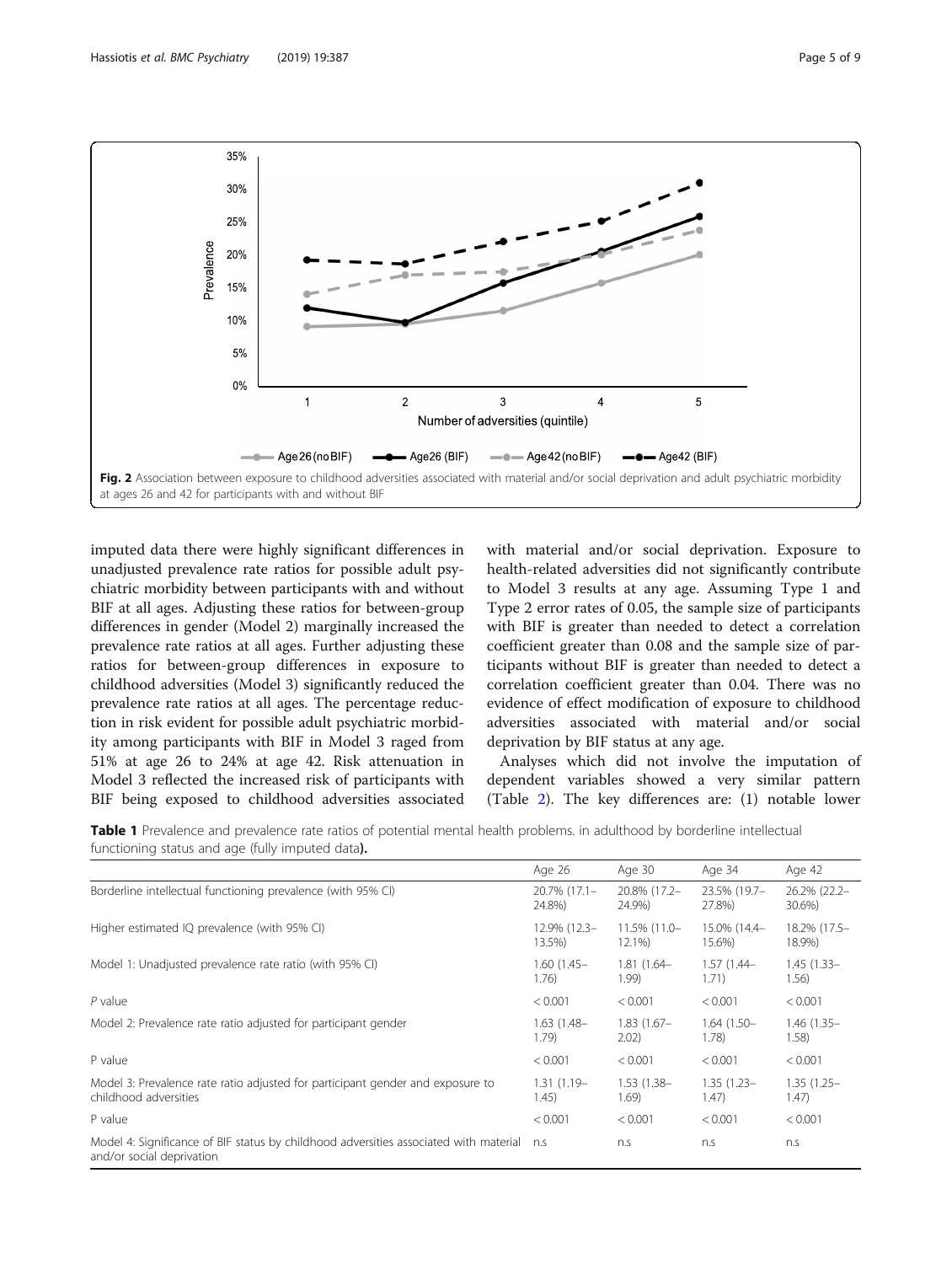<span id="page-5-0"></span>Table 2 Prevalence and prevalence rate ratios of potential mental health problems.in adulthood by borderline intellectual functioning status and age (only childhood adversity imputed).

|                                                                                                                    | Age 26        | Age 30        | Age 34        | Age 42        |
|--------------------------------------------------------------------------------------------------------------------|---------------|---------------|---------------|---------------|
| Borderline intellectual functioning prevalence (with 95% CI)                                                       | 17.0% (14.5-  | 16.7% (14.5-  | 19.6% (17.2-  | 22.0% (19.3-  |
|                                                                                                                    | 19.8%)        | 19.8%)        | 22.2%)        | 25.0%)        |
| Higher estimated IQ prevalence (with 95% CI)                                                                       | 12.7% (11.9-  | 11.6% (10.9-  | 14.4% (13.6-  | 17.6% (16.6-  |
|                                                                                                                    | 13.5%)        | 12.3%)        | 15.2%)        | 18.5%)        |
| Model 1: Unadjusted prevalence rate ratio (with 95% CI)                                                            | $1.34(1.13 -$ | $1.44(1.25 -$ | $1.36(1.18 -$ | $1.26(1.09 -$ |
|                                                                                                                    | 1.59)         | 1.66)         | 1.57)         | 1.45)         |
| P value                                                                                                            | < 0.01        | < 0.001       | < 0.001       | < 0.01        |
| Model 2: Prevalence rate ratio adjusted for participant gender                                                     | $1.37(1.16 -$ | $1.45(1.26 -$ | $1.38(1.20 -$ | $1.26(1.09 -$ |
|                                                                                                                    | 1.61)         | 1.68)         | 1.59)         | 1.45)         |
| P value                                                                                                            | < 0.001       | < 0.001       | < 0.001       | < 0.01        |
| Model 3: Prevalence rate ratio adjusted for participant gender and exposure to                                     | $1.12(0.94 -$ | $1.21(1.04 -$ | $1.17(1.01 -$ | $1.10(0.95 -$ |
| childhood adversities                                                                                              | 1.32)         | 1.40)         | 1.35)         | 1.27)         |
| P value                                                                                                            | n.s.          | < 0.05        | < 0.05        | n.s.          |
| Model 4: Significance of BIF status by childhood adversities associated with material<br>and/or social deprivation | n.S           | n.S           | n.S           | n.s           |

Notes:  $CI =$  Confidence interval,  $n.s.$  = not significant at alpha  $p < 0.05$ 

prevalence estimates for possible adult mental health problems, especially among participants with BIF; (2) notable lower prevalence rate ratios for possible adult mental health problems among participants with BIF at all ages; (3) Model 3 adjustments reducing the statistical significance of increased risk for possible adult mental health problems among participants with BIF to nonsignificant levels at ages 26 and 42.

#### **Discussion**

This study is the first, to our knowledge, to take a longitudinal approach in examining the association between BIF and adult psychiatric morbidity and its association with ACEs. It is the strongest evidence yet that children with BIF are at greater risk of exposure to ACEs than their peers.

More work needs to be done to fully clarify the causal mechanisms underlying the association between BIF and ACEs. Previous research by Chen et al. reported higher mental health problems among children with IQ scores between 70 and 80 (in the BIF range) compared to those with IQ scores below 70 [[63](#page-8-0)]. This finding was consistent with prior concept that the BIF group may be sensitive enough to understand age or role appropriate expectations and may be frustrated by not being able to reach these levels without recourse to professional support for which they may not be eligible [[64\]](#page-8-0).

The long-term effects of ACEs may also exacerbate cognitive sets and shape negative styles of interpersonal interactions and relationships [[65\]](#page-8-0). Another consideration is that effects of ACE in early life may lead to functional and structural changes in the neuroendocrine system [[66](#page-8-0)] with consequent impact on mental health. A counter-point is that coexistence of BIF, ACEs and adult

psychiatric morbidity implies that the association does not represent environmentally mediated risk processes since risk experiences are not randomly distributed and may, in part, reflect genetic mediation [[67\]](#page-8-0).

#### Strengths and limitations

This is the largest population-based study to examine associations between BIF, ACEs and adult psychiatric morbidity. It demonstrates, using a longitudinal analysis, that effects of ACEs are exaggerated in individuals with BIF and that their coexistence may play a contributory role in the onset of adult mental disorders.

However, our study has a number of limitations. First, the interpretation of the findings is hindered by the use of the Malaise Inventory which has not been validated as a screening or diagnostic test for mental disorders in general. However, the scale has shown moderate validity against psychiatric morbidity [[59](#page-8-0)] and acceptable psychometric properties [[68\]](#page-8-0). It has been used across population groups, including high risk groups [[69,](#page-8-0) [70\]](#page-8-0) and the abbreviated 9-item subscale has gone on to be used in other cohort studies [\[71](#page-8-0), [72](#page-8-0)].

Second, the indicators of ACE in the present study were primarily based on measures of socioeconomic position rather than child maltreatment, domestic violence or victimization. Nonetheless, the probability of exposure to these more proximal risk factors is significantly greater for children in low socioeconomic position families [\[11,](#page-7-0) [73\]](#page-8-0).

Third, child IQ was derived by proxy from cognitive test scores, however the sensitivity and specificity of our proxy measure is unknown. When using proxy measures of IQ, it is possible that at the tails of the IQ distribution in low functioning individuals may be over or under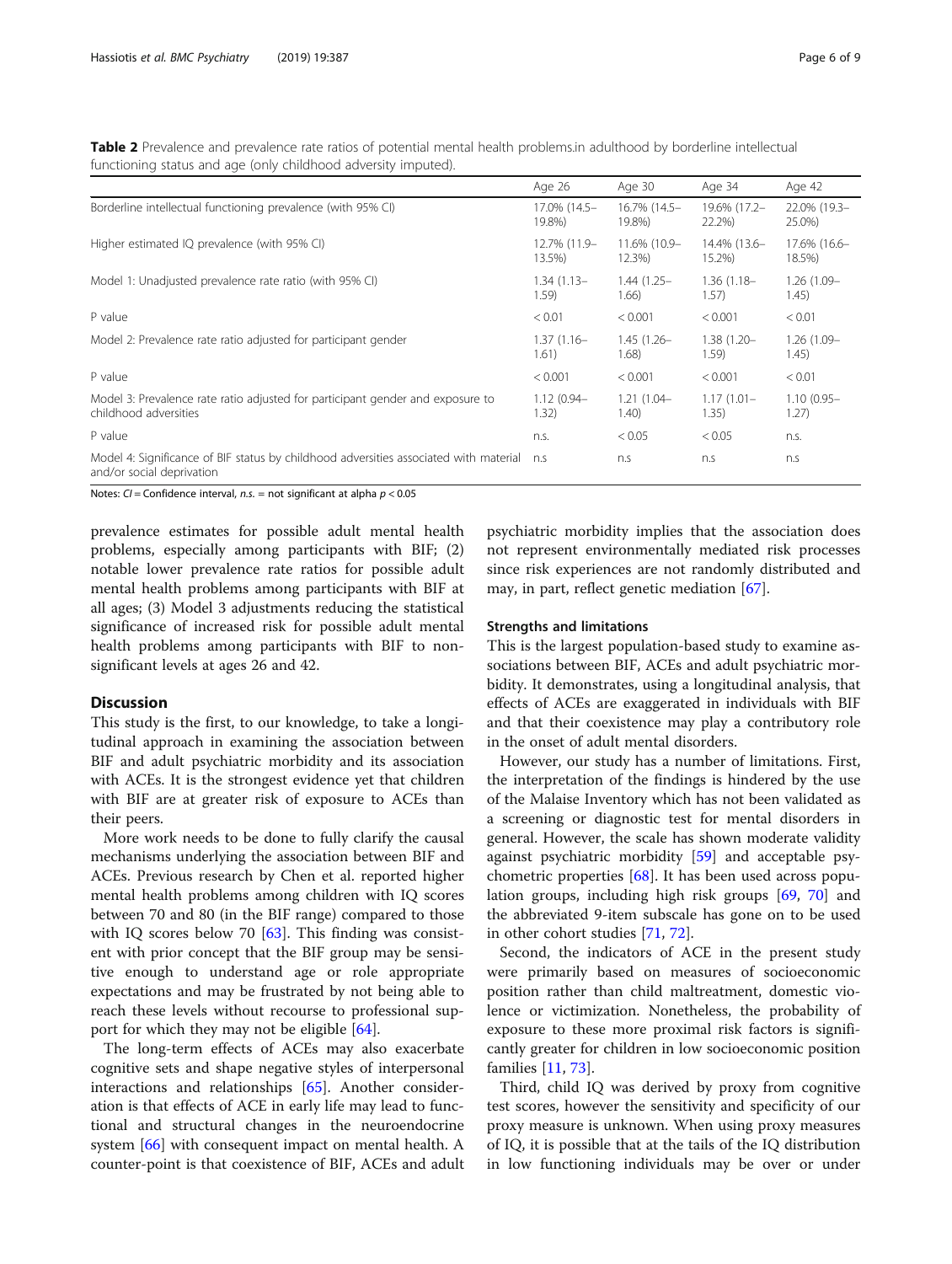estimated thus leading to inaccuracies in prevalence rates [\[74](#page-8-0)].

Fourth, there has been significant attrition at the survey follow up points. Multiple imputation has been shown to be effective in reducing the bias resulting from missing items when the magnitude of the bias is high and the imputation models are well specified. However, we cannot be certain to have eliminated all sources of bias [[75](#page-8-0)].

# Implications for future research

The findings highlight the complex association between BIF, ACEs and future psychiatric morbidity and the need for further research in this area. Shonkoff, Boyce and McEwen [[76](#page-8-0)] argue that disorders in adulthood often have their origins in disruptions in childhood developmental processes mainly due to biological insults that can manifest many years later. Therefore, study of such processes may encourage earlier intervention with greater certainty than currently exists.

Achievable practical objectives could include: strengthening child protection procedures to reduce risk of exposure to ACEs; increasing awareness and inclusion of questions about intellectual impairment in diagnostic interviews in primary and secondary care; identification of ACEs which should alert health and social care professionals about the potential of the presence of BIF in the index child, leading to follow up assessments or specialist referrals.

It is of concern that the visibility of BIF may decrease further as this condition has been excluded from the new version of the WHO International Classification of Diseases (ICD-11). Paradoxically, though, there is a growing interest on the topic by some public agencies and governments [\[77](#page-8-0)]. Our results, clearly accord with previous research that shows the detrimental impact of socio-economic disadvantage mainly in children with intellectual disabilities [[78,](#page-8-0) [79](#page-8-0)] who are also more likely to experience bullying, neglect and emotional, sexual, physical abuse [[78](#page-8-0)]. Building international consensus on the BIF [\[80](#page-8-0)] may not only increase awareness but also encourage development of interventions and the reexamination of its diagnostic utility.

# Conclusions

Whilst low IQ can be seen as an ACE itself, the strength of the study is that it has improved on previous research [[81\]](#page-8-0), by the fact that the present longitudinal data were collected prospectively rather than retrospectively. BIF is a little understood entity and often subsumed within a wider "normal" range of ability and functioning. This leads many children, young people and adults to fall outside statutory services and they are, therefore, unable to receive specialist support. By bringing the issue to light,

it is our hope that not only we will promote interdisciplinary collaboration and raise awareness but also foster interest in developing preventive and remedial interventions at population and individual level to combat ACEs to improve child and family welfare.

#### Abbreviations

ACEs: Adverse Childhood Experiences; BCS70: 1970 British Cohort Study; BIF: Borderline intellectual functioning; DSM: Diagnostic and Statistical Manual; ICD: International Classification of Diseases; IQ: Intelligence Quotient; PTSD: Post Traumatic Stress Disorder

#### Acknowledgements

We thank the Centre for Longitudinal Studies, Institute of Education, University of London, UK for permission to use the relevant British Cohort Study 1970 data.

#### Authors' contributions

The discussion about the study took place at an international meeting in Girona, Spain in May 2017. All authors except EB (AH, EE, LS-C, KM, JH, MB, JW, AB, RN-A, DH, JC, RM-L, TM and FI) were present and contributed to the idea and work plan. EE carried out the analysis of the data, AH and EB drafted and revised the manuscript incorporating the comments from the co-authors through an iterative process. All authors read and approved the final manuscript.

# Funding

The BIF Consensus Group was sponsored by the Institut d'Assistència Sanitària, the Government of Catalunya (RN-A, LV, JC), the NCD-Lifespan (TW98045) and Global RD0C (TW009680) Fogarty/NIMH grants at the Boston Children's Hospital, Harvard Medical School (K Munir), and the Mental Health Policy Unit, the Centre for Disability Research and Policy Faculty of Health Sciences, University of Sydney (L Salvador-Carulla, E Emerson). The funding body did not have any part in the design of the study, the analysis and interpretation of data and in writing the manuscript .

#### Availability of data and materials

This is publicly archived dataset based at the Centre for Longitudinal Studies, UCL. Anonymised data are available to download from the UK Data Service. The datasets generated and/or analysed during the current study are available in the <https://cls.ucl.ac.uk/cls-studies/1970-british-cohort-study/>

#### Ethics approval and consent to participate

NHS Research Ethics Committees ethical approval was sought and granted for BCS70 follow-ups from 2000 onwards.

# Consent for publication

Not applicable.

### Competing interests

Author Luis Salvador-Carulla is currently acting as a Guest Editor for BMC Psychiatry; all other authors have nothing to declare.

#### Author details

<sup>1</sup> Division of Psychiatry, University College London, 149 Tottenham Court Road, London W1T 7NF, UK. <sup>2</sup> Camden & Islington Foundation Trust, St Pancras Hospital, London, UK. <sup>3</sup>Developmental Neuropsychiatry, Department of Psychiatry and Behavioral Sciences, Bloomberg Children's Center, The Johns Hopkins Hospital, Baltimore, MD, USA. <sup>4</sup>Institute for Community Inclusion, Division of Developmental Medicine, Boston Children's Hospital, Boston, MA, USA. <sup>5</sup>Developmental Medicine Center, Division of Developmental Medicine, Boston Children's Hospital and Harvard Medical School, Boston, MA, USA. <sup>6</sup>Centre for Mental Health Research, Australian National University, Acton, Australia. <sup>7</sup>CREA, Research and Clinical Centre, San Sebastiano Foundation, Florence, Italy. <sup>8</sup>Child and Adolescent Psychiatry Department, Montpellier Hospital University, Montpellier, France. <sup>9</sup>Kristal Centre for Psychiatry and Intellectual Disability, Rivierduinen, Leiden, The Netherlands. 10Mental Health and Intellectual Disability Specialized Service, Catalan Health Govenment. Martí i Julià Hospital, Girona, Spain. <sup>11</sup>Intellectual Disability and Developmental Disorders Research Unit (UNIVIDD), Fundació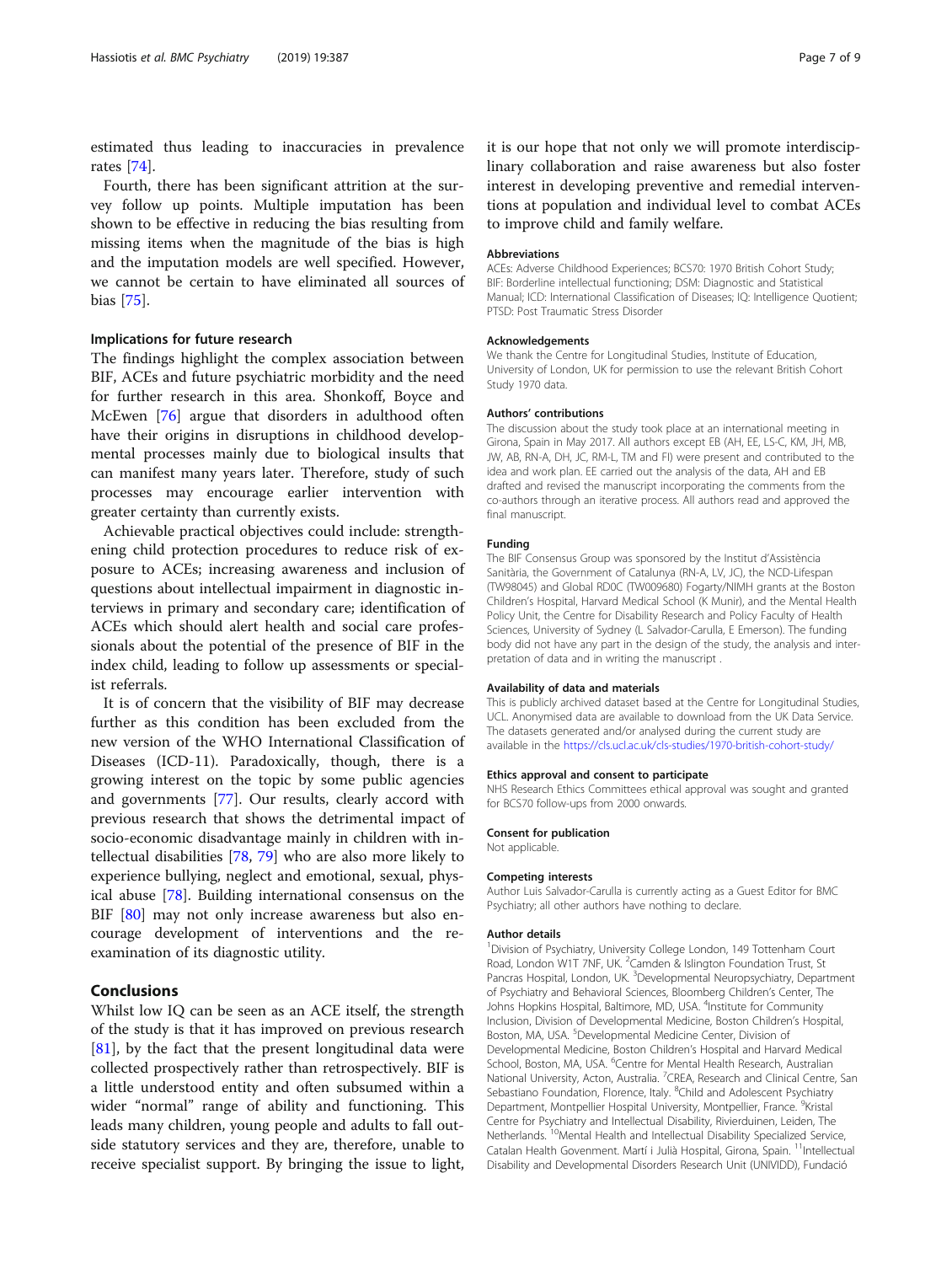<span id="page-7-0"></span>Villablanca, IISPV, Universitat Rovira i Virgili, CIBERSAM, Reus, Spain. <sup>12</sup>Department of Child and Adolescent Psychiatry, Koc University Hospital, Istanbul, Turkey. <sup>13</sup>Department of Psychiatry, Azerbaijan Medical University, Baku, Azerbaijan. <sup>14</sup>Centre for Disability Research & Policy, Faculty of Health Sciences, University of Sydney, Sydney, Australia.

# Received: 17 June 2019 Accepted: 27 November 2019 Published online: 05 December 2019

# References

- Hughes K, Bellis MA, Hardcastle KA, Sethi D, Butchart A, Mikton C, Jones L, Dunne MP. The effect of multiple adverse childhood experiences on health: a systematic review and meta-analysis. Lancet Public Health. 2017;2(8):356– 66.
- 2. Monnat SM, Chandler RF. Long-term physical health consequences of adverse childhood experiences. Sociol Q. 2015;56(4):723–52.
- 3. Brown DW, Anda RF, Felitti VJ, Edwards VJ, Malarcher AM, Croft JB, Giles WH. Adverse childhood experiences are associated with the risk of lung cancer: a prospective cohort study. BMC Public Health. 2010;10:20.
- 4. Brown DW, Anda RF, Tiemeier H, Felitti VJ, Edwards VJ, Croft JB, Giles WH. Adverse childhood experiences and the risk of premature mortality. Am J Prev Med. 2009;37(5):389–96.
- Kalmakis KA, Chandler GE. Health consequences of adverse childhood experiences: a systematic review. J Am Assoc Nurse Pract. 2015;27(8): 457–65.
- 6. Baiden P, Stewart SL, Fallon B. The role of adverse childhood experiences as determinants of non-suicidal self-injury among children and adolescents referred to community and inpatient mental health settings. Child Abuse Negl. 2017;69:163–76.
- 7. Fuller-Thomson E, Baird SL, Dhrodia R, Brennenstuhl S. The association between adverse childhood experiences (ACEs) and suicide attempts in a population-based study. Child Care Health Dev. 2016;42(5):725–34.
- 8. Kessler RC, McLaughlin KA, Green JG, et al. Childhood adversities and adult psychopathology in the WHO world mental health surveys. Br J Psychiatry. 2010;197(5):378–85.
- 9. McLaughlin KA, Breslau J, Green JG, Lakoma MD, Sampson NA, Zaslavsky AM, Kessler RC. Childhood socio-economic status and the onset, persistence, and severity of DSM-IV mental disorders in a US national sample. Soc Sci Med. 2011;73(7):1088–96.
- 10. Ochi M, Fujiwara T, Mizuki R, Kawakami N. Association of socioeconomic status in childhood with major depression and generalized anxiety disorder: results from the world mental health Japan survey 2002-2006. BMC Public Health. 2014;14:359. [https://doi.org/10.1186/1471-2458-14-359.](https://doi.org/10.1186/1471-2458-14-359)
- 11. Emerson E, Spencer N. Health inequity and children with intellectual disabilities. In: Hatton C, Emerson E, editors. International review of research in developmental disabilities, 48. New York: Elsevier; 2015. p. 11–42.
- 12. Spencer N, Devereux E, Wallace A, Sundrum R, Shenoy M, Bacchus C, Logan S. Disabling conditions and registration for child abuse and neglect: a population based study. Pediatrics. 2005;116(3):609–13.
- 13. Hatton C, Emerson E. The relationship between life events and psychopathology amongst children with intellectual disabilities. J Appl Res Intellect Disabil. 2004;17(2):109–17.
- 14. Cooper S-A, Smiley E, Morrison J, Allan L, Williamson A. Prevalence of and associations with mental ill-health in adults with intellectual disabilities. Br J Psychiatry. 2007;190(1):27–35.
- 15. Cooper S-A, Smiley E, Finlayson J, Jackson A, Allan L, Williamson A, Mantry D, Morrison J. The prevalence, incidence, and factors predictive of mental illhealth in adults with profound intellectual disabilities. J Appl Res Intellect Disabil. 2007;20(6):493–501.
- 16. Hassiotis A, Turk J. Mental health needs in adolescents with intellectual disabilities: cross-sectional survey of a service sample. J Appl Res Intellect Disabil. 2012;25:252–61.
- 17. Strydom A, Hassiotis A, Livingston G. Mental health and social care needs of older people with intellectual disabilities. J Appl Res Intellect Disabil. 2005; 18(3):229–35.
- 18. Greenspan S. Borderline intellectual functioning: an update. Curr Opin Psychiatry. 2017;30(2):113–22.
- 19. American Psychiatric Association. The diagnostic and statistical manual of mental disorders:DSM-5. 5th ed. Washington: American Psychiatric Association; 2013.
- 20. National Center for Health Statistics (2018) International classification of diseases, 10th revision, clinical modification (ICD-10-CM). Centers for Disease Control and Prevention.
- 21. Fernell E, Ek U. Borderline intellectual functioning in children and adolescents—insufficiently recognized difficulties. Acta Pediatrica. 2010; 99(5):748–53.
- 22. Nieuwenhuis JG, Noorthoorn EO, Nijman HLI, Naarding P, Mulder CL. A blind spot? Screening for mild intellectual disability and borderline intellectual functioning in admitted psychiatric patients: prevalence and associations with coercive measures. PLoS One. 2017;12(2):e0168847.
- 23. Peltopuro M, Ahonen T, Kaartinen J, Seppälä H, Närhi V. Borderline intellectual functioning: a systematic literature review. Intellect Dev Disabil. 2014;52(6):419–43.
- 24. Hayes S, Shackell P, Mottram P, Lancaster R. The prevalence of intellectual disability in a major UK prison. Br J Learn Disabil. 2007;35(3):162–7.
- 25. Emerson E, Hatton C, Robertson J, Baines S. The association between nonstandard employment, job insecurity and health among British adults with and without intellectual impairments: cohort study. SSM Popul Health. 2018; 4:197–205.
- 26. Gigi K, Werbeloff N, Goldberg S, Portuguese S, Reichenberg A, Fruchter E, Weiser M. Borderline intellectual functioning is associated with poor social functioning, increased rates of psychiatric diagnosis and drug use – a cross sectional population based study. Eur Neuropsychopharmacol. 2014;24(11): 1793–7.
- 27. Morgan V, Leonard H, Bourke J, Jablensky A. Intellectual disability cooccurring with schizophrenia and other psychiatric illness: population-based study. Br J Psychiatry. 2008;193(5):364–72.
- 28. Douma JC, Dekker MC, De Ruiter KP, Verhulst FC, Koot HM. Help-seeking process of parents for psychopathology in youth with moderate to borderline intellectual disabilities. J Am Acad Chld Adolesc Psychiatry. 2006; 45(10):1232–42.
- 29. Hassiotis A, Strydom A, Hall I, et al. Psychiatric morbidity and social functioning among adults with borderline intelligence living in private households. J Intellect Disabil Res. 2008;52:95–106.
- 30. Wieland J, Haan SK, Zitman FG. Psychiatric disorders in outpatients with borderline intellectual functioning: comparison with both outpatients from regular mental health care and outpatients with mild intellectual disabilities. Can J Psychiatr Rev Can Psychiatr. 2014;59(4):213–9.
- 31. Hassiotis A, Noor M, Bebbington P, Ali A, Wieland J, Qassem T. Borderline intellectual functioning and psychosis: adult psychiatric morbidity survey evidence. Br J Psychiatry. 2017;211(1):50–1.
- 32. Hassiotis A. Psychosocial intervention for adults with neurodevelopmental disorders and challenging behaviours: a synthesis of the literature. J Intellect Disabil Res. 2015;59:11–2.
- 33. Hassiotis A, Tanzarella M, Bebbington P, Cooper C. Prevalence and predictors of suicidal behaviour in a sample of adults with estimated borderline intellectual functioning: results from a population survey. J Affect Disord. 2011;129:380–4.
- 34. Kavanagh A, Priest N, Emerson E, Milner A, King T. Gender, parental education, and experiences of bullying victimization by Australian adolescents with and without a disability. Child Care Health Dev. 2018;44(2): 332–41.
- 35. Fenning RM, Baker JK, Baker BL, Crnic KA. Parenting children with borderline intellectual functioning: a unique risk population. Am J Ment Retard. 2007; 112(2):107–21.
- 36. Fenning RM, Baker JK, Baker BL, Crnic KA. Parent-child interaction over time in families of young children with borderline intellectual functioning. J Fam Psychol. 2014;28(3):326–35.
- 37. Emerson E, Einfeld S, Stancliffe RJ. The mental health of young children with intellectual disabilities or borderline intellectual functioning. Soc Psychiatry Psychiatr Epidemiol. 2010;45(5):579–87.
- 38. Brown M. 1970 British cohort study. J Open Health Data. 2014;2(1):e6.
- 39. Elliott J, Shepherd P. Cohort profile: 1970 British birth cohort (BCS70). Int J Epidemiol. 2006;35:836–43.
- Ketende SC, McDonald J, Dex S. Non-response in the 1970 British cohort study (BCS70) from birth to 34 years. Institute of Education, London: Centre for Longitudinal Studies; 2010.
- 41. Hacker E, Gatenby R, Killpack C, et al. Technical report of the 1970 British cohort study: 2008–2009 survey. London: NatCen; 2010.
- 42. TNS BMRB (undated) Technical report of the. British cohort study: age 42 survey (2012–2013). London: TNS BMRB; 1970.